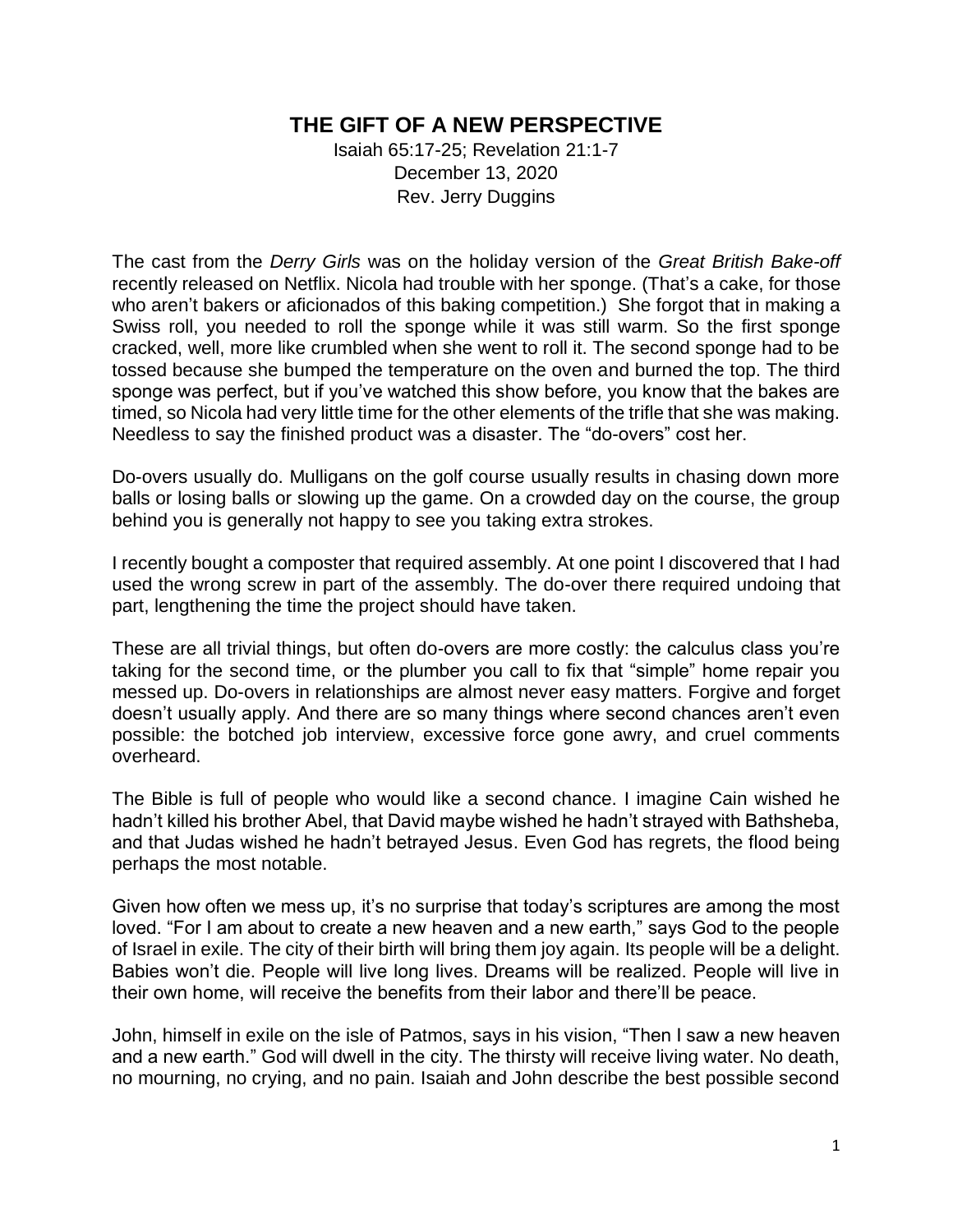chance: a world in which the past is forgotten and the future is everything one could hope for.

These two visions invite us not just to hope for a better world, but to see the world with new eyes. In our world, do-overs require a great deal of work and seldom undo the negative impact of our actions completely. I can find forgiveness for a trust betrayed, but forgetfulness is a long time coming. The relationship is really never the same. Isaiah and John show us worlds where the healing is complete, where joy and delight take over.

It's not simply a reworked perspective where forgiveness is sought and amends are made, and measures are taken to prevent a repetition of harm. It's a new perspective that sees a new world. It invites us to see what is right with the world.

In our world, the gift of a new perspective sees people committed to the welfare of others, even in the midst of the pandemic. It sees nurses delivering care to patients without regard to precautions observed or not. It sees families foregoing gathering to slow the spread of the virus. It sees people doing takeout to keep the restaurants afloat, teachers, parents, and administrators reworking the educational system to help our children continue learning. It sees republicans and democrats wearing masks and protesting racism because the lives of others mean as much to them as their own.

The gift of a new perspective sees racism differently. Instead of seeing it as part of a person's immutable character, it sees the possibility for transformation as we seek to understand the systems and history that traps us in ignorance and arrogance. It seeks to let go of assumptions and presumptions that separate us one from another. I so enjoyed zooming last week with the small group studying racism last week and hearing their research on little- known people of color and their achievements. It's one thing to believe that people of color can do anything, but quite another to hear about a particular African American who was a respected and significant architect and another who was a doctor who had so many children named after him because of the trust engendered in him as he delivered these children. The gift of a new perspective sees individuals, not just an idea.

After over 30 years of preaching, I still love Jesus for the gift of a new perspective. He never ceases to surprise me. The things he says and the way he looks at people sometimes shock and sometimes gently lure me into seeing the kingdom of God as he saw it. The Sermon on the Mount, the parables, encounters with the woman of Samaria and the man born blind, and his deep love for the disciples offer great insight into the new heaven and the new earth spoken of by Isaiah and John.

It's tempting to settle for the better world over the new world. We have trouble letting go of the past. We hold grudges. We remember our hurts. We tell ourselves how unwise it would be to forget them. To some extent it's true, but the world God intends for us is a world defined by love, a world that celebrates differences, and a world where healing is complete and thorough.